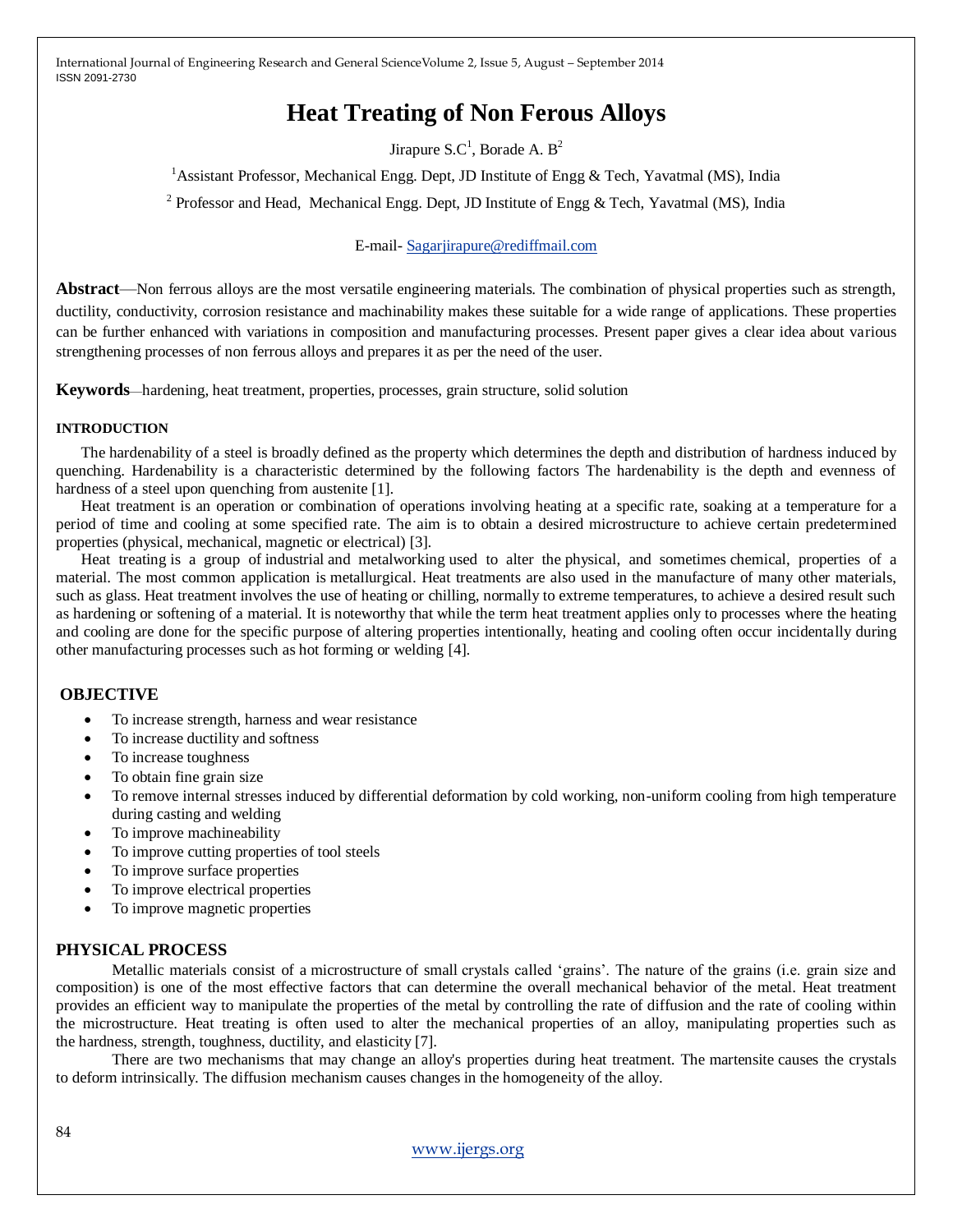Non ferrous metals and alloys exhibit a martensite transformation when cooled quickly. When a metal is cooled very quickly, the insoluble atoms may not be able to migrate out of the solution in time. This is called a ‗diffusionless transformation'. When the crystal matrix changes to its low temperature arrangement, the atoms of the solute become trapped within the lattice. The trapped atoms prevent the crystal matrix from completely changing into its low temperature allotrope, creating shearing stresses within the lattice. When some alloys are cooled quickly, such as steel, the martensite transformation hardens the metal, while in others, like aluminum, the alloy becomes softer [15].

#### **Effect of Composition:**

The specific composition of an alloy system will usually have a great effect on the results of heat treating. If the percentage of each constituent is just right, the alloy will form a single, continuous microstructure upon cooling. Such a mixture is said to be eutectoid. However, If the percentage of the solutes varies from the eutectoid mixture, two or more different microstructures will usually form simultaneously. A hypoeutectoid solution contains less of the solute than the eutectoid mix, while a hypereutectoid solution contains more [20].

#### **Effect of Time and Temperature:**

Proper heat treating requires precise control over temperature, time held at a certain temperature and cooling rate.

Most heat treatments begin by heating an alloy beyond the upper transformation (A3) temperature. The alloy will usually be held at this temperature long enough for the heat to completely penetrate the alloy, thereby bringing it into a complete solid solution. Since a smaller grain size usually enhances mechanical properties, such as toughness, shear strength and tensile strength, these metals are often heated to a temperature that is just above the upper critical temperature, in order to prevent the grains of solution from growing too large. For instance, when steel is heated above the upper critical temperature, small grains of austenite form. These grow larger as temperature is increased. When cooled very quickly, during a martensite transformation, the austenite grain size directly affects the martensitic grain size. Larger grains have large grain-boundaries, which serve as weak spots in the structure. The grain size is usually controlled to reduce the probability of breakage.

The diffusion transformation is very time dependent. Cooling a metal will usually suppress the precipitation to a much lower temperature. Austenite, for example, usually only exists above the upper critical temperature. However, if the austenite is cooled quickly enough, the transformation may be suppressed for hundreds of degrees below the lower critical temperature. Such austenite is highly unstable and, if given enough time, will precipitate into various microstructures of ferrite and cementite. The cooling rate can be used to control the rate of grain growth or can even be used to produce partially martensitic microstructures. However, the martensite transformation is time-independent. If the alloy is cooled to the martensite transformation (Ms) temperature before other microstructures can fully form, the transformation will usually occur at just under the speed of sound.

When austenite is cooled slow enough that a martensite transformation does not occur, the austenite grain size will have an effect on the rate of nucleation, but it is generally temperature and the rate of cooling that controls the grain size and microstructure. When austenite is cooled extremely slowly, it will form large ferrite crystals. This microstructure is referred to as "sphereoidite." If cooled a little faster, then coarse pearlite will form. Even faster, and fine pearlite will form. If cooled even faster, [bainite](http://en.wikipedia.org/wiki/Bainite) will form. Similarly, these microstructures will also form if cooled to a specific temperature and then held there for a certain time.

Most non-ferrous alloys are also heated in order to form a solution. Most often, these are then cooled very quickly to produce a martensite transformation, putting the solution into a supersaturated state. The alloy, being in a much softer state, may then be cold worked. This cold working increases the strength and hardness of the alloy, and the defects caused by plastic deformation tend to speed up precipitation, increasing the hardness beyond what is normal for the alloy. Even if not cold worked, the solutes in these alloys will usually precipitate, although the process may take much longer. Sometimes these metals are then heated to a temperature that is below the lower critical (A1) temperature, preventing recrystallization, in order to speed-up the precipitation [14].

# **TECHNIQUES**

## **Strain hardening**

The phenomenon where ductile metals become strong and hard when they are deformed plastically is called strain hardening (or) work hardening. The application of cold work, usually by rolling, forging or drawing operations, strengthens copper and its alloys, while strength, hardness and elastic modulus increase and ductility decreases during this process. The effect of cold work can be removed by annealing. Strain hardening is used for hardening/strengthening materials that are not responsive to heat treatment.

#### **Solid solution hardening**

Solid solution hardening of copper is a common strengthening method. In this method a small amount of alloying elements such as zinc, aluminum, tin, nickel, silicon, beryllium etc. are added to the molten copper to completely dissolve them and to form a homogeneous microstructure (a single phase) upon solidification. This is because stress fields generated around the solute atoms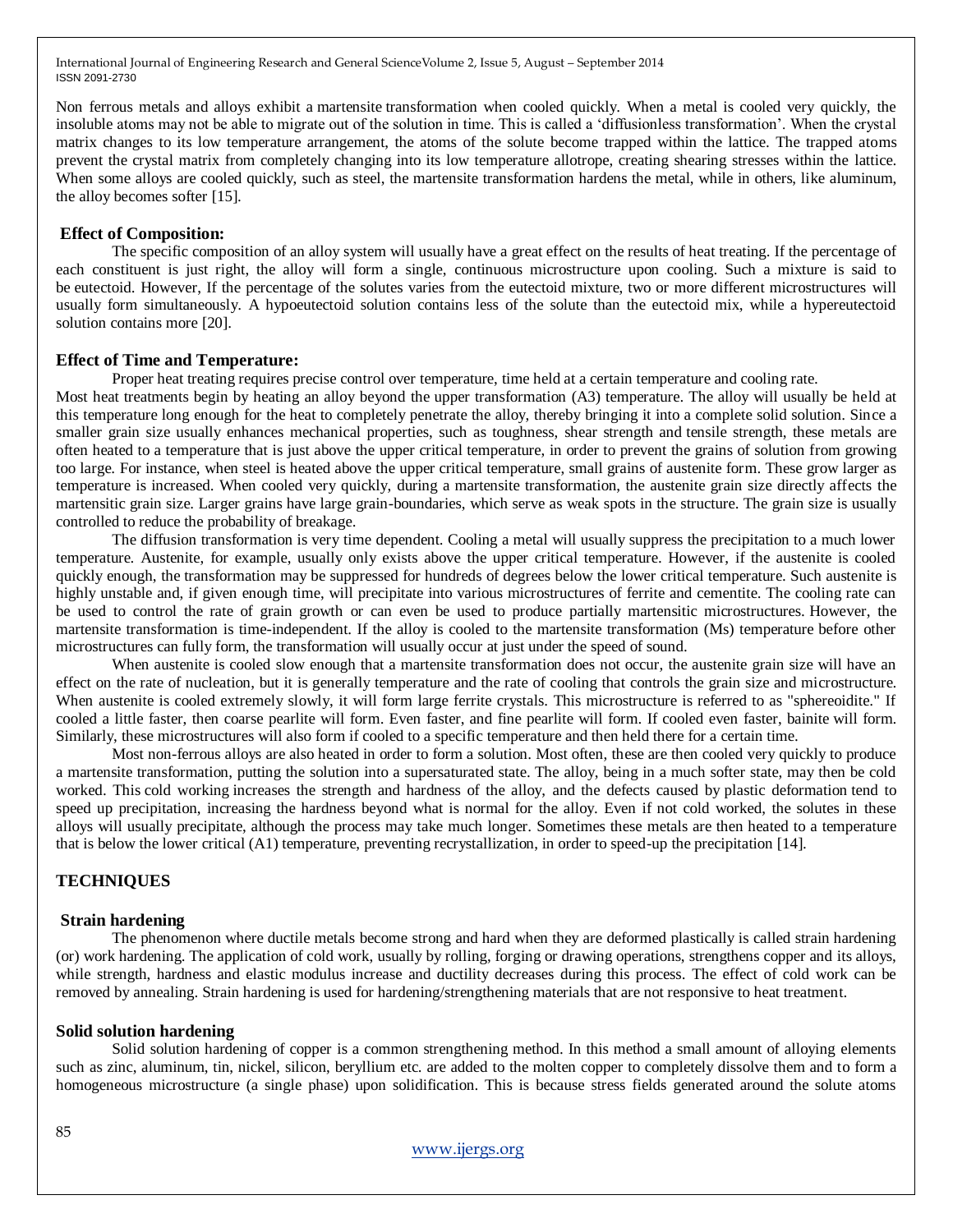present in the substitutional sites interact with the stress fields of moving dislocations, thereby increasing the stress required for plastic deformation. Traditional Brasses and Bronzes fall into this category. It is to be noted that these alloys are not heat treatable.

#### **Grain boundary hardening**

In a poly-crystalline metal, grain size has a tremendous influence on the mechanical properties. Because grains usually have varying crystallographic orientations, grain boundaries arise. While undergoing deformation, slip motion will take place. Grain boundaries act as an impediment to the dislocation motion for the following two reasons: (a) dislocation must change its direction of motion due to the differing orientation of grains and (b) discontinuity of slip planes one grain to another. The stress required to move a dislocation from one grain to another in order to plastically deform a material depends on the grain size. The average number of dislocations per grain decreases with average grain size. A lower number of dislocations per grain results in a lower dislocation 'pressure' building up at the grain boundaries. This makes it more difficult for dislocations to move into adjacent grains. This relationship is called the Hall-Petch equation.

#### **Dual-phase hardening**

Bronze is usually a single phase alloy. Aluminium Bronze is a type of Bronze in which aluminium is the main alloying element added to copper, in contrast to standard Bronze (Cu and Sn) or Brass (Cu and Zn). A variety of aluminium Bronzes of differing compositions have found industrial use, with most ranging 5wt. % to 11wt. % aluminium. Other alloying agents such as iron, nickel, manganese, and silicon are also sometimes added to aluminium Bronzes. When adding aluminium above 10%, another phase forms. The second phase also contributes the strengthening of the alloy.

#### **Precipitation hardening**

Precipitation hardening refers to a process where a supersaturated solid solution is heated at a low temperature for a period (aging) so as to allow the excess solute to precipitate out in the form of a second phase. This process is often used for Cu alloys containing Be. Precipitation hardening has several distinct advantages. Many combinations of ductility, impact resistance, hardness, conductivity and strength can be obtained by varying the heat treatment time and temperature. The Cu-Be alloy possesses a remarkable combination of properties such as tensile strength, electrical conductivity and corrosion resistance and wear resistance. They may be cast and hot or cold worked. Despite its excellent properties, it is high cost because of addition of Be. Moreover, it is a health hazardous material.

#### **Order hardening**

When the atoms of a disordered solid solution arrange themselves in an orderly manner at a lower temperature ordered structure forms. Lattice strain develops due to the ordered nature of the structure and this strain contributes to the hardening and the strengthening of these alloys.

#### **New approach of hardening**

The various new approaches of hardening of copper and its alloys are (a) Dispersion hardening/Metal matrix composites (b) Surface modification and (c) Spinodal decomposition [17].

#### **Dispersion hardening**

Conventional strengthening mechanisms, such as cold working and precipitation hardening, are ineffective at high temperature, owing to the effects of recrystallization, and particle coarsening and dissolution respectively. Applications require materials with a high thermal conductivity in combination with high elevated temperature strength in oxygen or hydrogen rich environments, for which copper based alloys are natural choices. In addition to its high thermal conductivity, copper has the advantage of a low elastic modulus, which minimizes thermal stresses in actively cooled structures. Copper also offers good machinability, good formability and, for fusion applications, it is attractive for its excellent resistance to neutron

displacement damage. However, copper requires a considerable improvement in strength to meet the design requirements for high temperature applications. A substantial amount of recent work has emphasized particle and fiber strengthening of copper composites, with up to 40 vol. % of reinforcing phase. The dispersion hardening is also called Metal Matrix Composites in the recent literatures. Copper based composites appear to be a promising material for engineering applications due to their excellent thermophysical properties coupled with better high temperature mechanical properties as compared to pure copper and its alloys. In the copper based metal matrix composite, SiCp is widely used as reinforcing element to the matrix to enhance their various properties.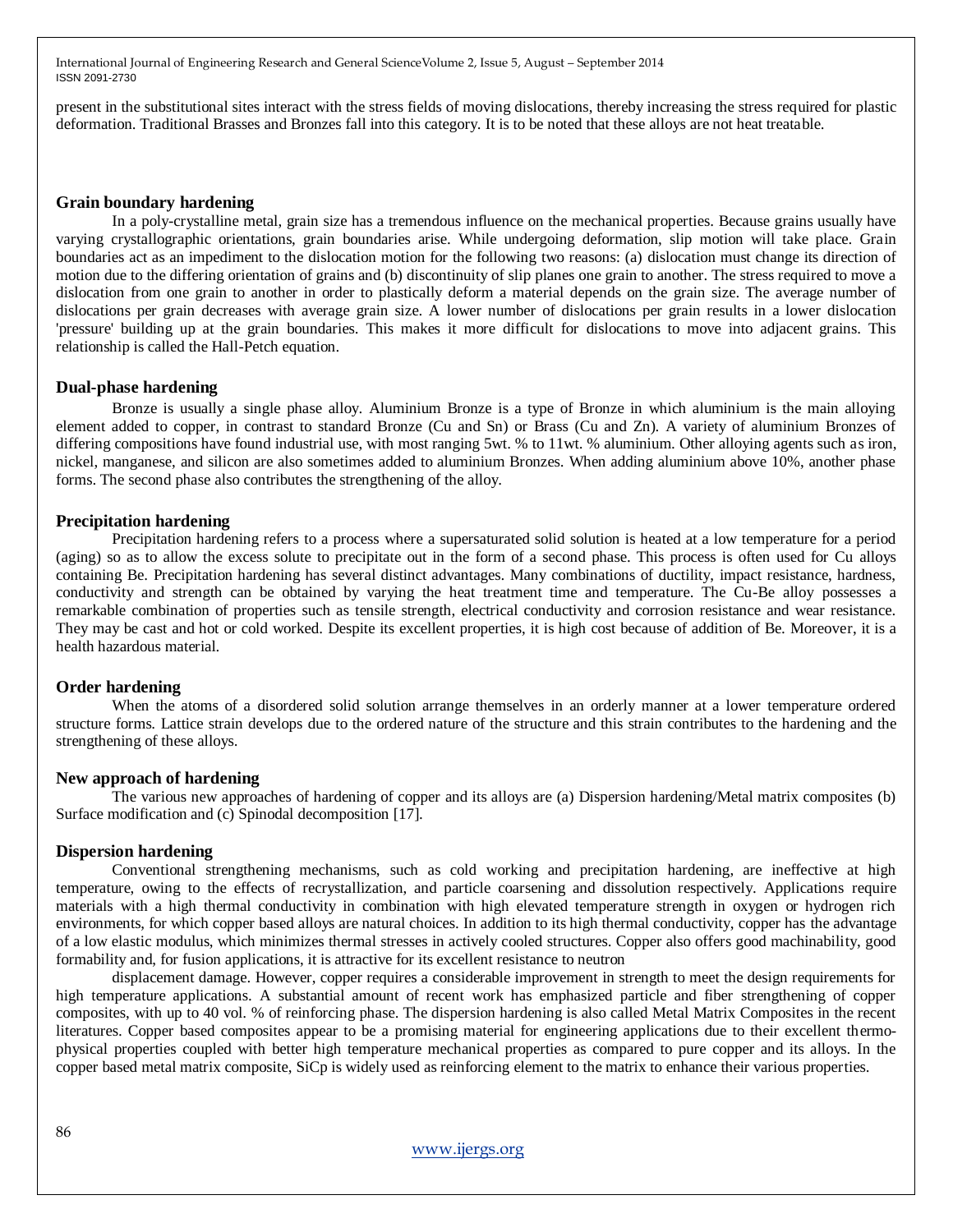Further, the metal matrix composites, in which hard ceramic particles are dispersed in a relatively ductile matrix, exhibit a superior combination of properties such as high elastic modulus, high specific strength, desirable co-efficient of thermal expansion, high temperature resistance and wear resistance. Metal matrix composites are being increasingly used for structural, automobile and aerospace industry, sporting goods and general engineering industries. Copper matrix composites have the potential for use as wear resistance and heat resistant materials; brush and torch nozzle materials and for applications in electrical sliding contacts such as those in homopolar machines and railway overhead current collector systems where high electrical/thermal conductivity and good wear resistant properties are needed.

Dispersion particles such as oxides, carbides and borides, which are insoluble in the copper matrix and thermally stable at high temperature, are being increasingly used as the reinforcement phase.

#### **Surface modification**

In the surface modification process, hard-facing is a commonly employed method to improve surface properties. An alloy is homogeneously deposited onto the surface of a soft material usually by welding, with the purpose of increasing hardness and wear resistance without significant loss in ductility and toughness of the substrate.

A wide variety of hard-facing alloys is commercially available for protection against wear.

Spray forming or spray atomization and deposition is a newly emerging science and technology in the field of materials development and production in recent years. Spray forming technology, as an advanced processing, combined the advantages of rapid solidification, semi-solid processing and near net shape processing. Spray forming attracted great attention lately because it would bring about a distinct improvement in microstructure and properties of materials. It can be used for developing new types of materials and for improving microstructure and properties of commercial materials. The spray formed Cu-15Ni-8Sn alloy is an example of developing new types of materials, in which Ni and Sn are sprayed over the Cu substrate. This alloy is of particular interest because high strength can be

achieved with fairly high conductivity and good corrosion resistance. The alloy may replace Cu-Be alloys in highly demanding applications in electronic equipment, e.g. electrical switchgear, spring, contacts, connectors etc.

#### **Spinodal Decomposition**

The theory of spinodal decomposition as developed by Cahn–Hilliard has been discussed in detail by several authors. The principal concept of the theory is described below.

A pair of partially miscible solids, i.e. solids that do not mix in all proportions at all temperatures, show a miscibility gap in the temperature-composition diagram. Figure 1.1 (Favvas et al., 2008) shows a phase diagram with a miscibility gap (lower frame) and a diagram of the free energy change (upper frame). Line (1) is the phase boundary. Above this line the two solids are miscible and the system is stable (region-s). Below this line there is a meta-stable region (m). Within that region (point a to b) the system is stable (where,  $\partial$ 2 $\Delta$ G/xB2 > 0;  $\Delta$ G = Free energy of mixing; xB = Concentration of element B). Line (2) is the spinodal. Below this line, the system is unstable (region-u) (where,  $\partial 2\Delta G/XB2 \leq 0$ ). With the spinodal region (u), the unstable phase will decompose into solute rich and solute lean regions. This process is called spinodal decomposition. The spinodal decomposition depends on the temperature. For example above Tc (Figure 1.1) the spinodal decomposition will not takes place.



[www.ijergs.org](http://www.ijergs.org/)